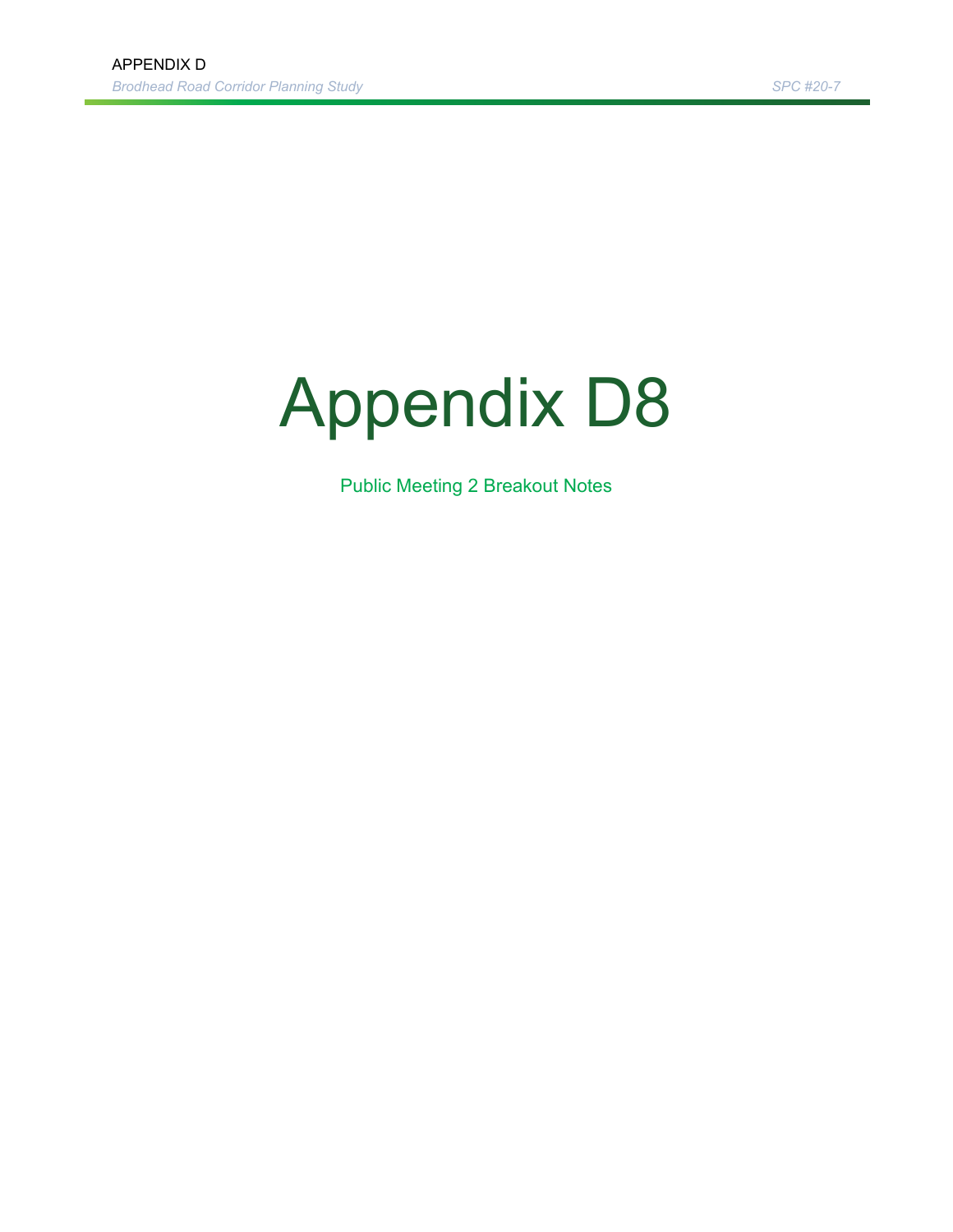## **PASHEK X MTR**

## **Brodhead Road Corridor Study – Public Meeting Two**

## **Breakout Room 1 - Center Township Commercial Area**

- 1. Participants liked the roundabout alternative.
- 2. Is there a reason to not have a bypass lane traveling northbound on Brodhead to Old Brodhead with the roundabout option?
- 3. Need to ensure two lane portion of roundabout accommodates tractor trailer movements.
- 4. SB Brodhead Road to Wagner Road left turn lane is needed.
- 5. SB Brodhead Road to Old Brodhead Road right turn lane is needed.
- 6. Concern with traffic using Stone Quarry Road to North Branch Road as a cut-off.
- 7. Traffic heading east from Frankfort Road doesn't recognize left turn vehicles, many crashes there.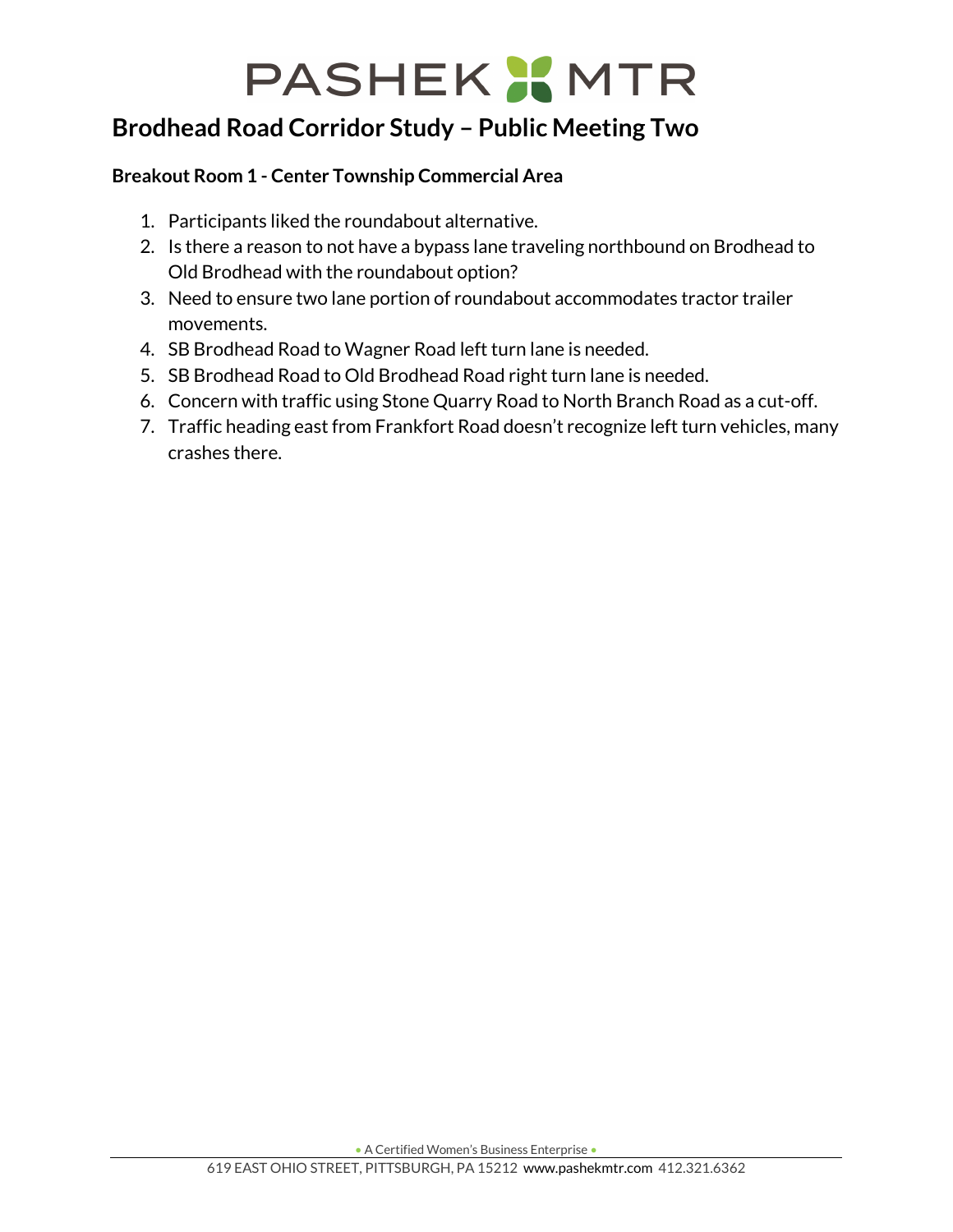#### **Brodhead Road Public Meeting #2**

*Discussion Notes / Breakout Room #2 (Center Township Residential and School Area)* C.D.Reese / 08.18.2021

- 1. *N Branch Rd @ Old Brodhead Rd* Relative to diverting vehicular or ped/bike traffic to North Branch Rd at Old Brodhead Rd, providing or encouraging ped crossings at that location was not perceived as a good idea. Safety concerns due to visibility, speeding, and crashes at that intersection may be problematic, while widening at the intersection may also be required for vehicles to be able to make the turns efficiently.
- 2. *Baker Road @ Brodhead Rd* property owner concerns were raised in relation to existing crash/safety issues, potential right-of-way impacts, and direct property access/parking impacts. Future engineering studies or concept design would need to consider tying together the property access. Questions also asked about potentially closing Baker Road all together and diverting traffic to the existing traffic signal at Community College Drive. It was noted that was not considered as an option and could be problematic in terms of, for example, direct access to the school or emergency service response in the area.
- 3. *Relative to "Priorities"* Emergency service attendee noted that Pleasant Dr and Frankfort Rd / Old Brodhead Rd typically had the highest levels of emergency response calls, and so should be considered highest priorities throughout the area in terms of improvements needed.
- 4. *Pleasant Drive* Relative to general access from properties along Pleasant Drive, there were questions as to whether any barrier/median could/should be proposed along Pleasant Drive to prevent left-turns from businesses on the south side of Pleasant Drive across two lanes of traffic back toward I-376. It was noted that such a divider was not currently part of the alternatives being considered.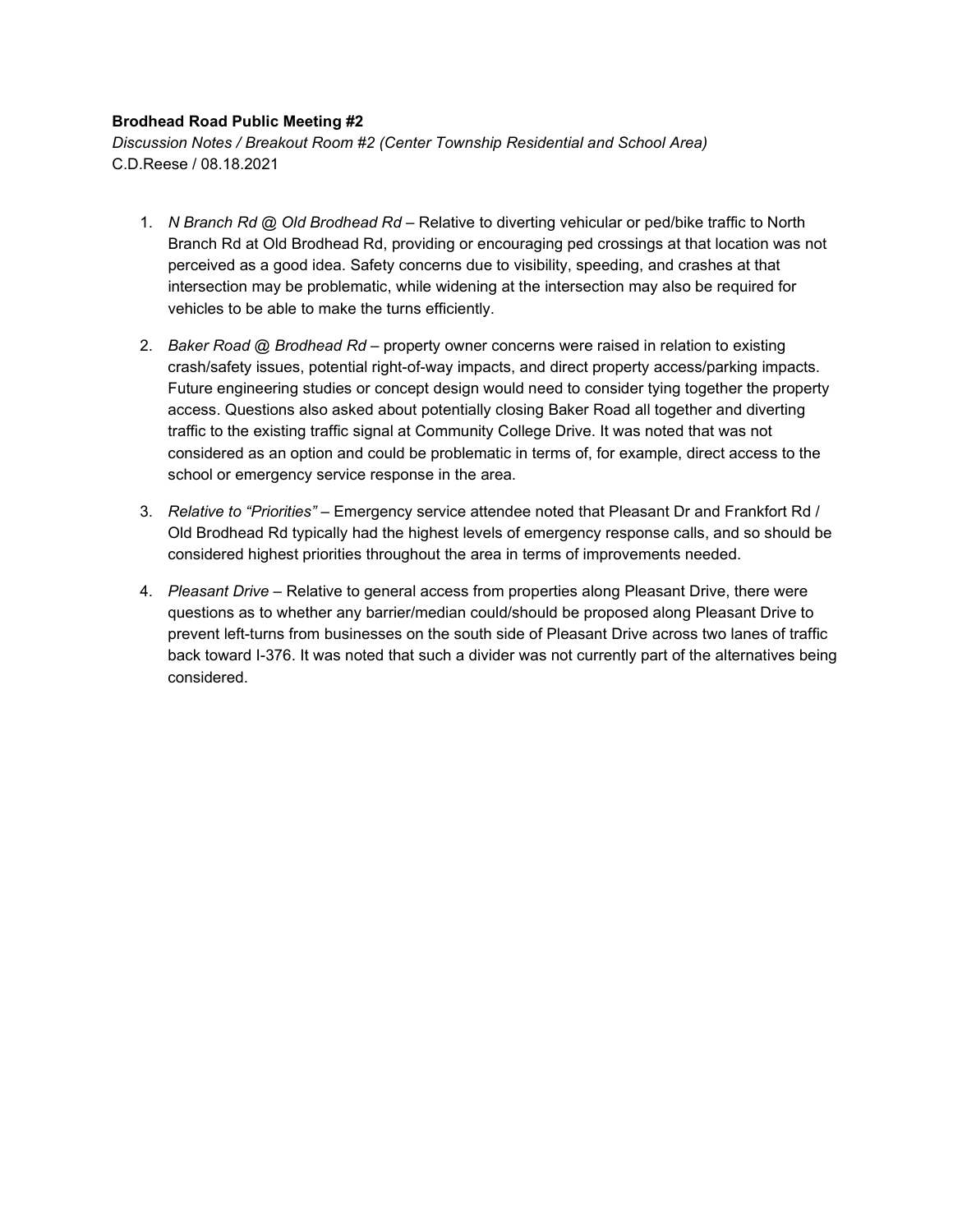## PASHEK X MTR

## **Brodhead Road Corridor Study – Public Meeting Two**

## **Breakout Room 4 – Hopewell Township School and Shopping Center**

### **Laird**

- 1. Buses leaving junior high make the proposed configuration difficult.
	- Buses turning from Laird onto Maratta may have sight/turn radius issues
	- Buses cross Brodhead along Laird to take students down to Kane Road
	- Would need to run this alternative by the district
	- Crossing guard currently assists in this location, often starts at Laird and Circle and then walks down to Brodhead. This is in addition to crossing guard at senior high (different times).
- 2. Most people use Laird as a cut-through, road is not in great condition to support this. This would make Laird more comfortable to use, could increase traffic.
- 3. Slope makes pulling from Laird north onto Brodhead dangerous given speeding. As shown, vehicles coming from park would be sitting down/back on a slope.
	- If no one is making a right turn onto Longvue, this is an area where everyone is accelerating.

## **Longvue/Cherry/Shopping Center**

- 1. Breakout attendees were most supportive of adding a signal at either Cherry or a location south of Cherry between Fox's and the old Blockbuster video. The least favored option was adding a signal at the existing shopping center entrance.
	- Jamie Yurcina and the shopping center owner have discussed the south-of-Cherry idea as a *single* entrance for the shopping center, one in-and-out. Would relieve traffic and safety concerns, would avoid disturbing entrances to Brusters, Wesbanco.
	- From a safety standpoint, front of shopping center would be "just a disaster"
- 2. The shopping center is *not* well maintained, owner currently doesn't want anyone using ROW. If ROW belonged to township, owner would no longer be responsible for maintaining it.
- 3. Shopping center owner is strongly in favor of a signal, claims that a Rite Aid that considered locating in the center backed out due to lack of signal.
- 4. Homeowners along Longvue would likely appreciate light going in at Cherry (instead of at Longvue), potential concern of vehicle queues at light blocking driveways.
- 5. Has the team considered using the two adjacent vacant parcels to connect Laird to Longvue and create a four-way intersection?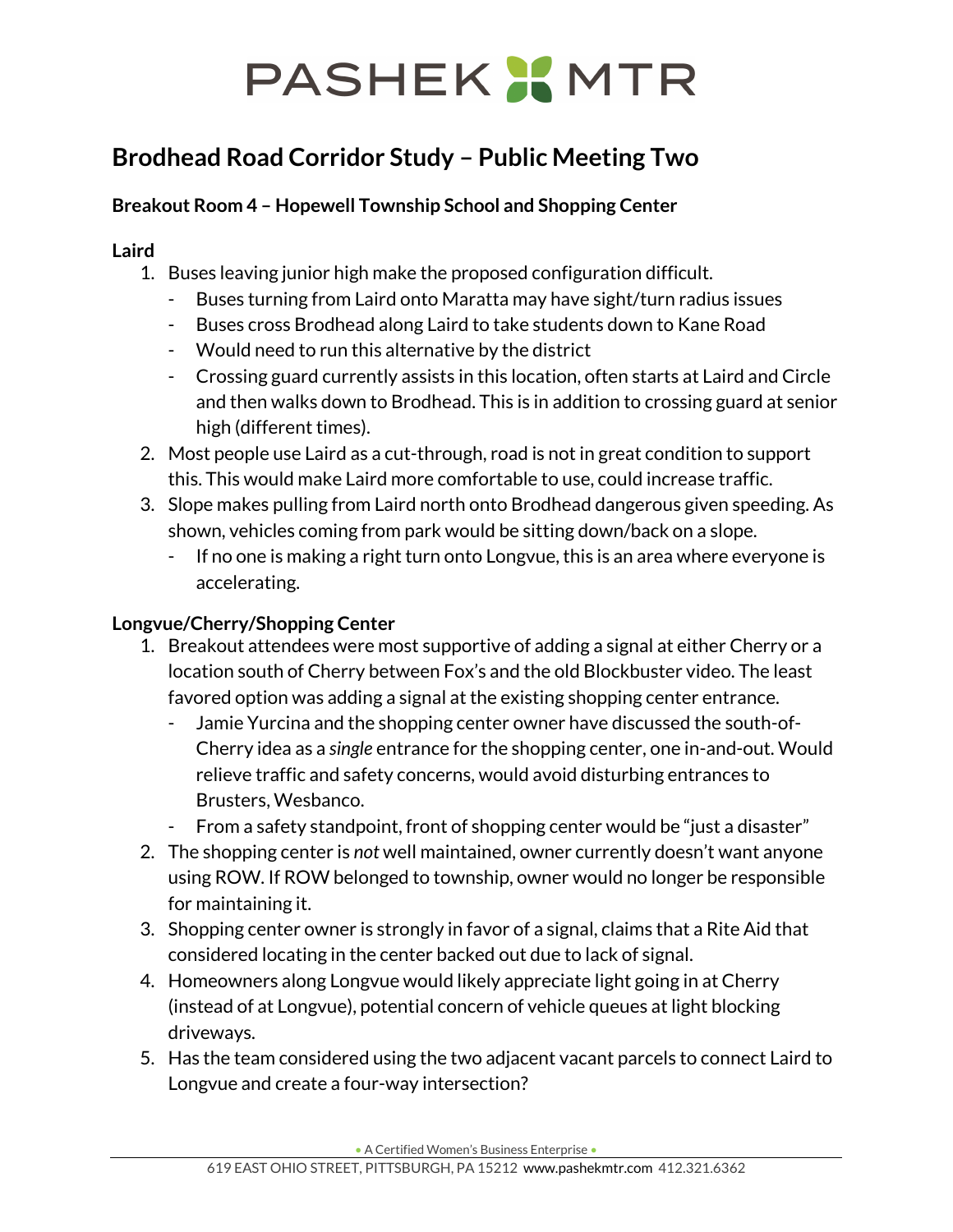### **General**

- A turning lane alone in this area might help relieve traffic but *wouldn't* help the safety aspect. We need to slow traffic down, not encourage people to accelerate through this area.
- Need to consider effects of combining solutions (the "T" and a signal at Longvue could push people into inconvenient routes and send them looking for shortcuts).
- Used to be an unofficial walking path between Scottswood apartments and high school. Still see people walking there, though it is not maintained.
- Walking along Brodhead is not safe without sidewalks walking on even a wide shoulder is unsafe.
- Need for improved general maintenance of businesses along Brodhead. Current conditions appear to show lack of care about the community. "Not the Brodhead Road I knew when I was a kid."